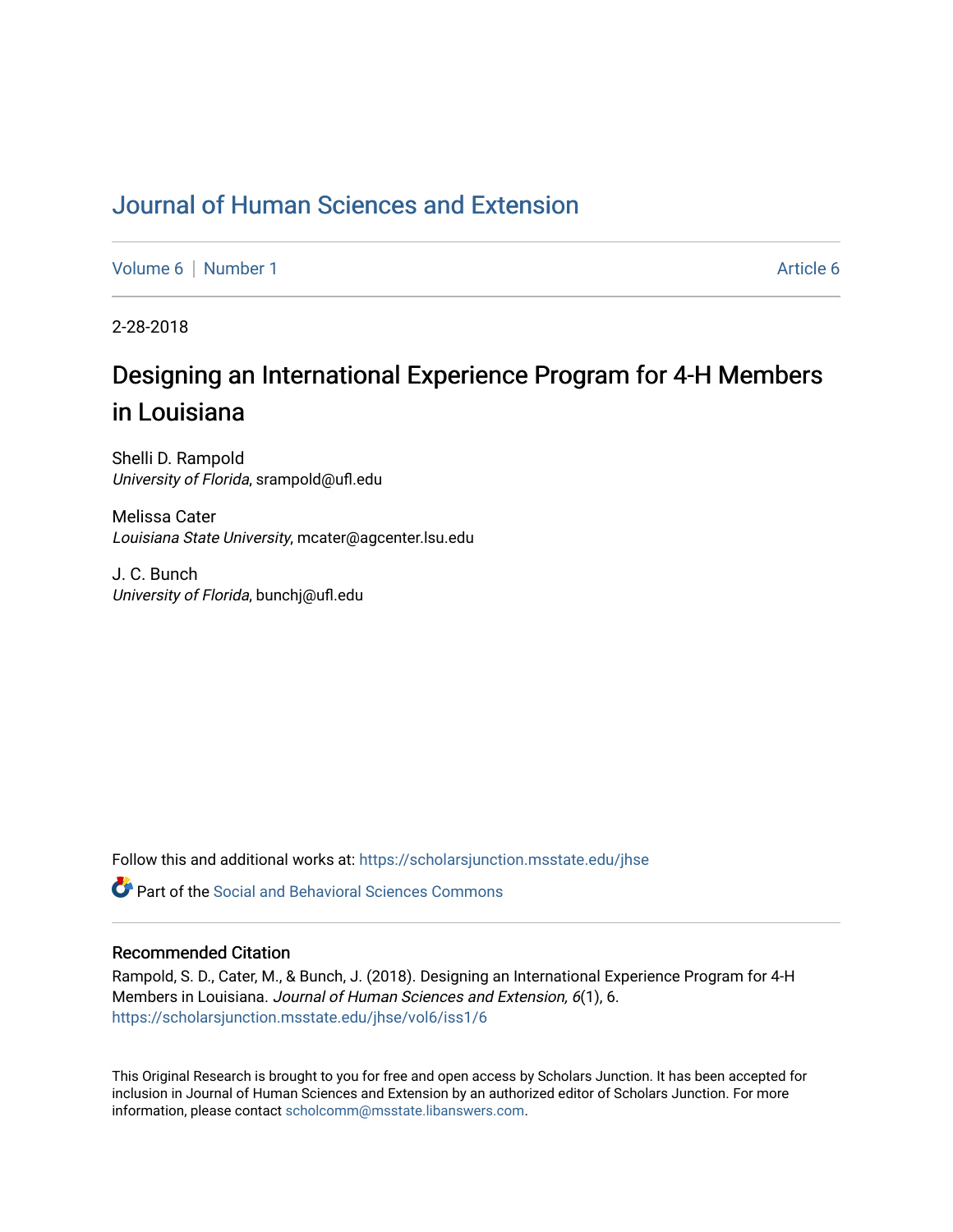# **Designing an International Experience Program for 4-H Members in Louisiana**

## **Shelli D. Rampold**

*University of Florida*

## **Melissa Cater**

*Louisiana State University*

## **J.C. Bunch**

*University of Florida*

*In recent years, the U.S. Cooperative Extension Program (CEP) has worked to develop international exchange programs (IEPs) for 4-H members in some states. However, no such program currently exists in Louisiana. As such, the purpose of this descriptive study was to identify the IEP participation preferences held by 4- H members in Louisiana to inform future IEP development and implementation. 4-H members in this study preferred to participate in a short-term IEP during the summer of the 11th grade. Thus, it is recommended that IEP recruitment be geared toward students in the 9th and 10th grades. 4-H members preferred to participate in an IEP located in Europe or Australia/New Zealand. Future research should examine which characteristics of these locations appeal to 4-H members to broaden the appeal of IEPs in other locations. Career related courses and hands-on experience were perceived by 4-H members as important activities to include in the IEP design, whereas staying with a host family was not. Future research should assess whether this finding is specific to members in this study or representative of a national trend that warrants reexamination of the overall design of 4-H IEPs employed by the U.S. CEP.* 

*Keywords*: 4-H members, international experience program (IEP), developmental evaluation

## **Introduction**

The forces of globalization have entwined local and global realities (Baker & LeTendre, 2005; Lechner & Boli, 2015). While globalization may not directly or exclusively determine local circumstance, Lechner and Boli (2015) argued that world societies will continue to integrate as individuals become conscious of their participation in global networks and how those networks are influenced by global forces. Regardless of whether national members are aware of the larger

Direct correspondence to Shelli Rampold at srampold@ufl.edu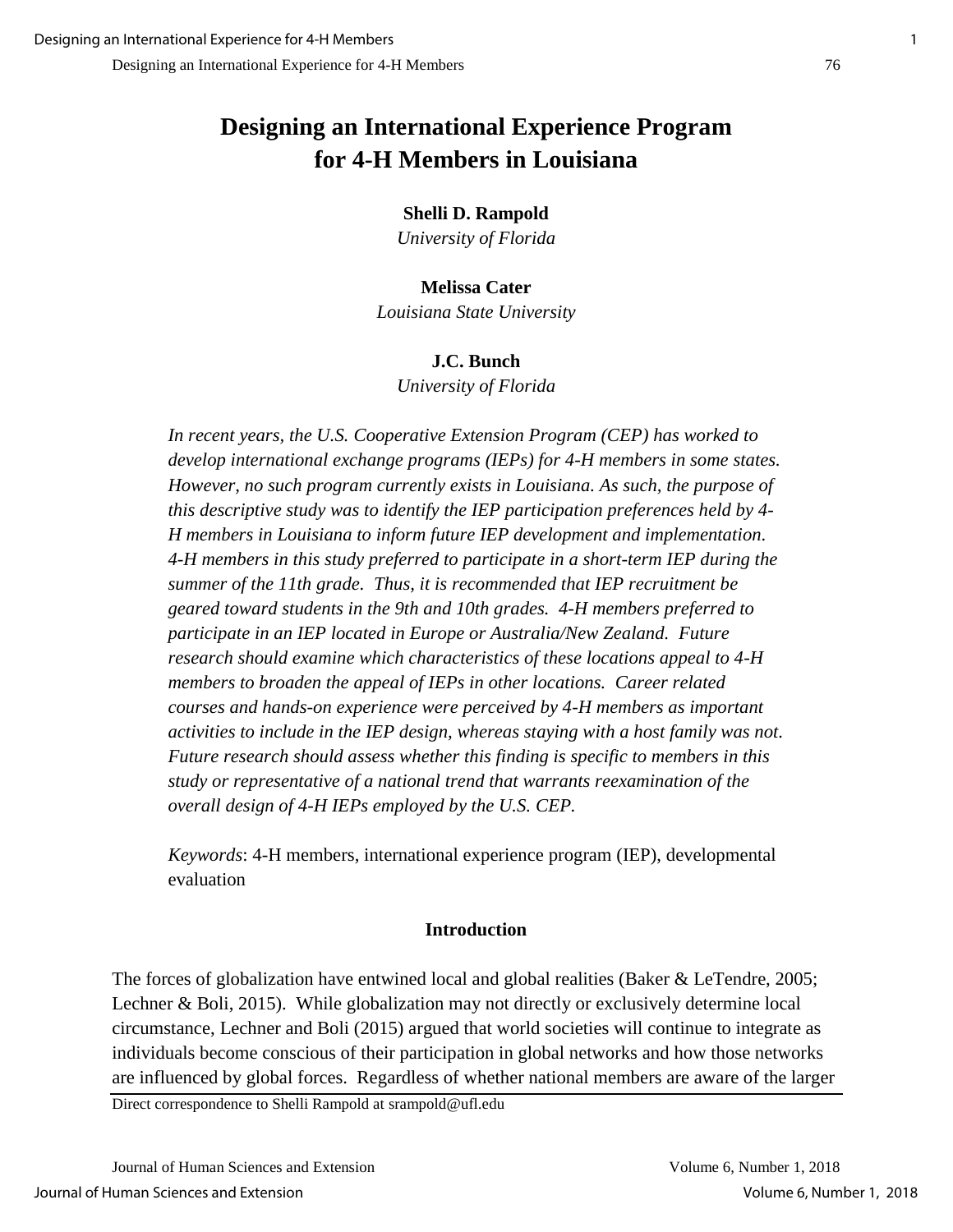structures in place, "their everyday lives are nevertheless embedded in a global culture that transcends their village, town or country, and that becomes part of individual and collective identities" (Lechner & Boli, 2015, p. 2). Reflective of this common knowledge and collective identities across regions is the emergence of international institutions in all areas of human activity (Lechner & Boli, 2015). While education may be viewed by some as being solely a national undertaking, Baker and LeTendre (2005) maintained that this perception is largely inaccurate. In reality, globalization has altered the fabric of education and demanded the integration of a global aspect into the curricula (Baker & LeTendre, 2005; U.S. Department of Education, 2012).

The U.S agriculture sector is currently more globally interdependent than ever before (Lewis & Gibson, 2008). As such, agricultural and Extension education must be modeled to meet the demands of a globalized world and prepare clientele for participating as members of a global society (Akpan & Martin, 1996; Ludwig & McGirr, 2003). Regarding the role of the U.S. Cooperative Extension Program (CEP), Ludwig (2001) noted that Extension's mission will continue to be influenced by internationalization. Additionally, Etling, Reaman, and El Sawi (1993) asserted that Extension faculty and personnel must be cognizant of the relationship between Extension's mission and the international issues at hand. The National Association of State Universities and Land Grant Colleges (NASULGC) also put forth the rationale for including international awareness as an integral component of appropriate Extension outreach services and activities (NASULGC, 2004). As such, Extension educators need not only recognize the role of Extension in the international arena, but should be strongly encouraged to put forth significant efforts to incorporate an international component into programming (Bates, 2006; Ludwig, 1995).

International cooperation has been considered to be a very important facilitator of internationalization among institutions and organizations (Arnold, Davis, & Corliss, 2014; Boyd et al., 2001; Odell, Williams, Lawrence, Gartin, & Smith, 2002; U.S. Department of Education, 2012). Thus, the U.S. CEP has worked to internationalize programming by way of establishing partnerships with international organizations to conduct development projects abroad, employ 4- H youth outbound exchange programs, and host international guests through special programs (Ludwig & McGirr, 2003; Major & Miller, 2012). International experience programs (IEPs), such as the International 4-H Youth Exchange Program (IFYE) and States' 4-H International Exchange Program, have been established in some states as a means of developing a global perspective among 4-H members early on in their educational experience (Boyd et al., 2001; Ingram, Smith-Hollins, & Radhakrishna, 2009; Odell et al., 2002).

Findings in prior research lend support to the induction of IEPs as a means of facilitating efforts to internationalize Extension outreach and services. In prior studies, 4-H members who participated in an IEP (a) demonstrated a more developed global perspective and awareness of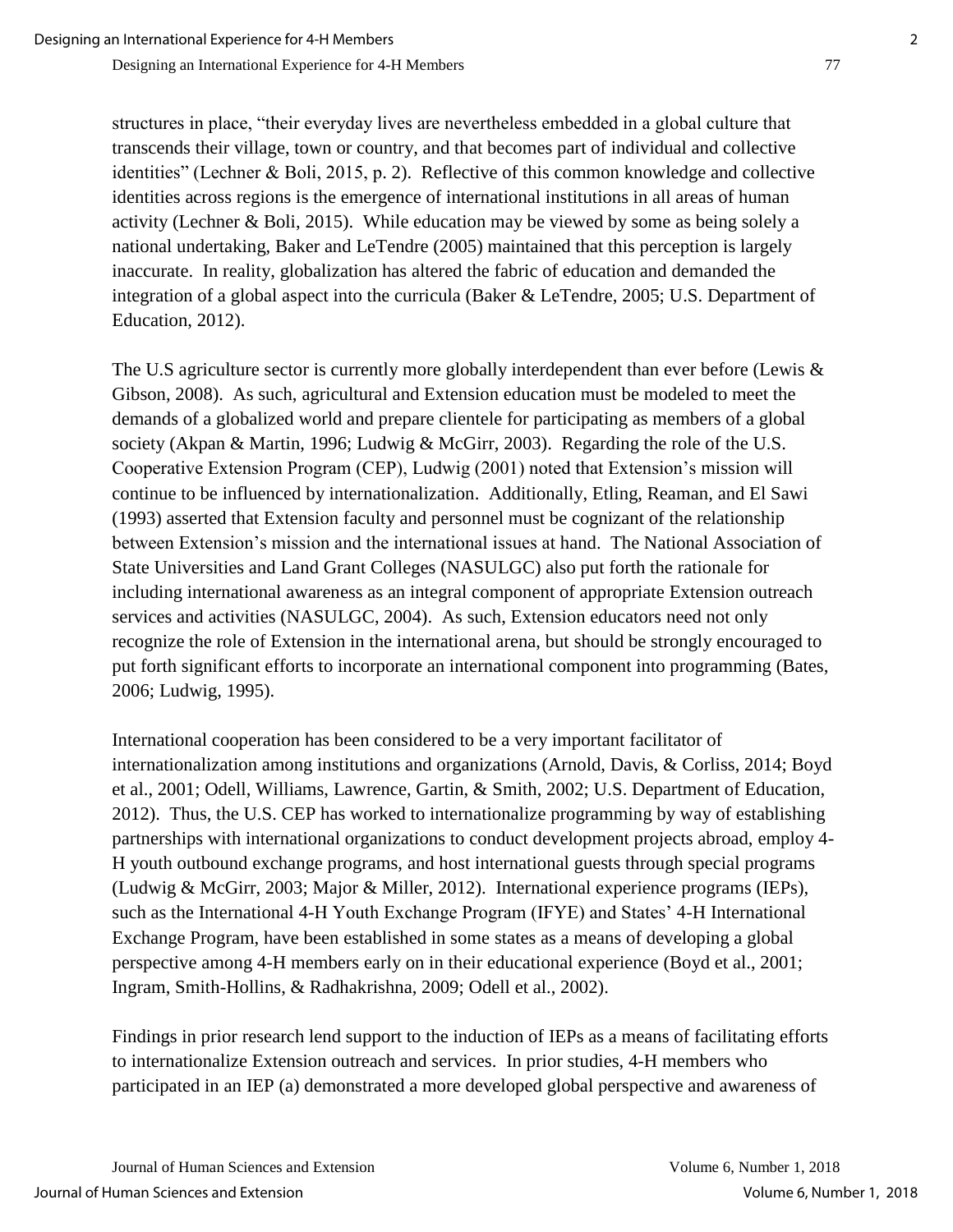world issues, (b) developed greater levels of self-confidence and awareness of self-purpose, (c) were more willing to immerse themselves in another culture with greater ease, (d) had a greater interest in pursuing an internationally focused career, and (e) continued to travel internationally following their initial IEP participation (Arnold et al., 2014; Boyd et al., 2001; Ingram et al., 2009; Odell et al., 2002). Additionally, as youth have been acknowledged as having the ability to evoke change within their surrounding community (Olberding & Olberding, 2010), researchers have suggested enhancing 4-H members' global perspective and awareness as a means of generating a "ripple effect" of similar outcomes among 4-H members' family and friends (Boyd et al., 2001; Major & Miller, 2012; Olberding & Olberding, 2010). In a study conducted by Boyd et al. (2001), 4-H youth who participated in an IEP perceived their family and friends were more globally aware as a result of their participation in the program. Moreover, Boyd et al. (2001) surveyed persons close to the 4-H members who participated in the IEP and found that those individuals believed the IEP had not only influenced the participant, but that they too were more globally aware from having contact with the participant. Similarly, Olberding and Olberding (2010) found that the impact of a youth exchange program extended beyond direct participants to also include host families, chaperones, and other students and faculty. As indicated by these findings, 4-H members may provide an accessible population through which global awareness can be introduced within the larger community.

Much of the literature on 4-H IEPs has focused on program outcomes, whereas little research has been conducted regarding program design. If programs are to be successful, it is necessary that they be developed to appeal to the target population (Ivy, 2008). In a study conducted to examine IEP destination choices as part of a marketing strategy, Kavakas (2013) found the IEP itself and the skills and experiences gained while participating were important marketing components. In addition, the attractiveness of a country was among the most important elements influencing students' IEP destination choice (Kavakas, 2013). As such, identifying which countries and activities are most appealing and important to Louisiana 4-H members can aid Extension personnel in developing marketable IEPs for 4-H members. Lastly, the logistical considerations associated with an IEP can influence students' participation. Logistical considerations, such as time of year to participate, duration of program, and academic level for participating, may influence 4-H members' decisions to participate in a particular IEP. Prior studies to examine these preferences have been conducted among college student populations (Bunch, Blackburn, Danjean, Stair, & Blanchard, 2015; Danjean, Bunch, & Blackburn, 2015), but not among 4-H members.

As no IEP for 4-H members currently exists in Louisiana, and considering the lack of IEP research conducted with 4-H members, developmental evaluation was deemed a necessary first step in designing and implementing such a program in Louisiana. According to Gamble (2008), developmental evaluation involves inquiry for development and is particularly suited for the early stages of an innovation. Moreover, in contrast to traditional evaluations aimed at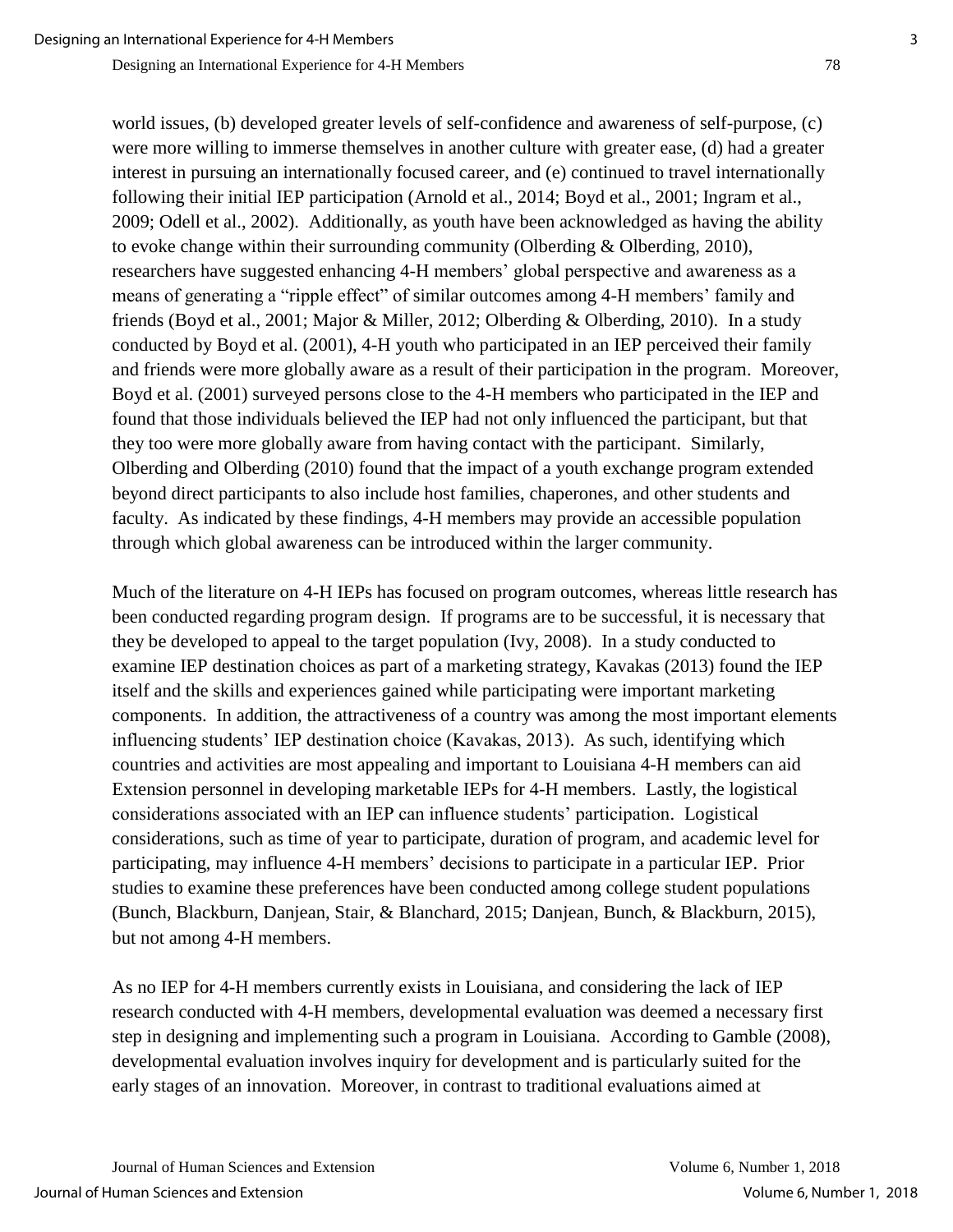producing generalizable findings across populations and settings, developmental evaluation aims to produce context-specific understanding that informs future innovation processes (Gamble, 2008).

# **Purpose and Objectives**

The purpose of this descriptive study was to examine the perceptions and preferences held by 4- H members toward participation in an international experience program, in order to inform future practice and research regarding the design and implementation of an IEP for Louisiana 4-H members. The following objectives guided this study:

- 1. Describe 4-H members' perceptions of the importance of participating in an IEP.
- 2. Describe 4-H members' IEP logistical preferences including time of year to participate, program length, and academic level during which to participate in an IEP.
- 3. Describe 4-H members' preferences of location(s) as destinations for an IEP.
- 4. Describe 4-H members' IEP design preferences in terms of perceived importance regarding selected activities to be included in an IEP.

## **Methods**

## **Population and Sample**

The target population for this study  $(N = 789)$  consisted of all 4-H members who attended a three-day summer conference. Completed instruments were collected from 628 of the 789 4-H members in attendance, which yielded an 80% response rate. Most of the 4-H respondents were white  $(f = 485; 77.2\%)$  females  $(f = 389; 61.9\%)$  with a mean age of 15  $(SD = 1.54)$  and an academic grade level ranging from 7 to 12. Additionally, the largest group of the 4-H respondents grew up on a farm or in a rural area  $(f = 269; 42.8\%)$  and the great majority of respondents were not fluent in a language other than English  $(f = 552; 87.9\%)$ .

### **Instrumentation**

Items were modified from questionnaires by Bunch, Lamm, Israel, and Edwards (2013) and Rieger (n.d.) to develop an instrument to assess 4-H members' IEP participation preferences (Bunch, Cater, & Rampold, 2017). To ensure face and content validity, an expert panel with collective proficiencies in 4-H youth development, international program development, and instrument development reviewed the questionnaire. The panel deemed the instrument acceptable.

For the purpose of this study, five sections of the instrument were used. The first section of the instrument was designed to measure 4-H members' perceived level of importance concerning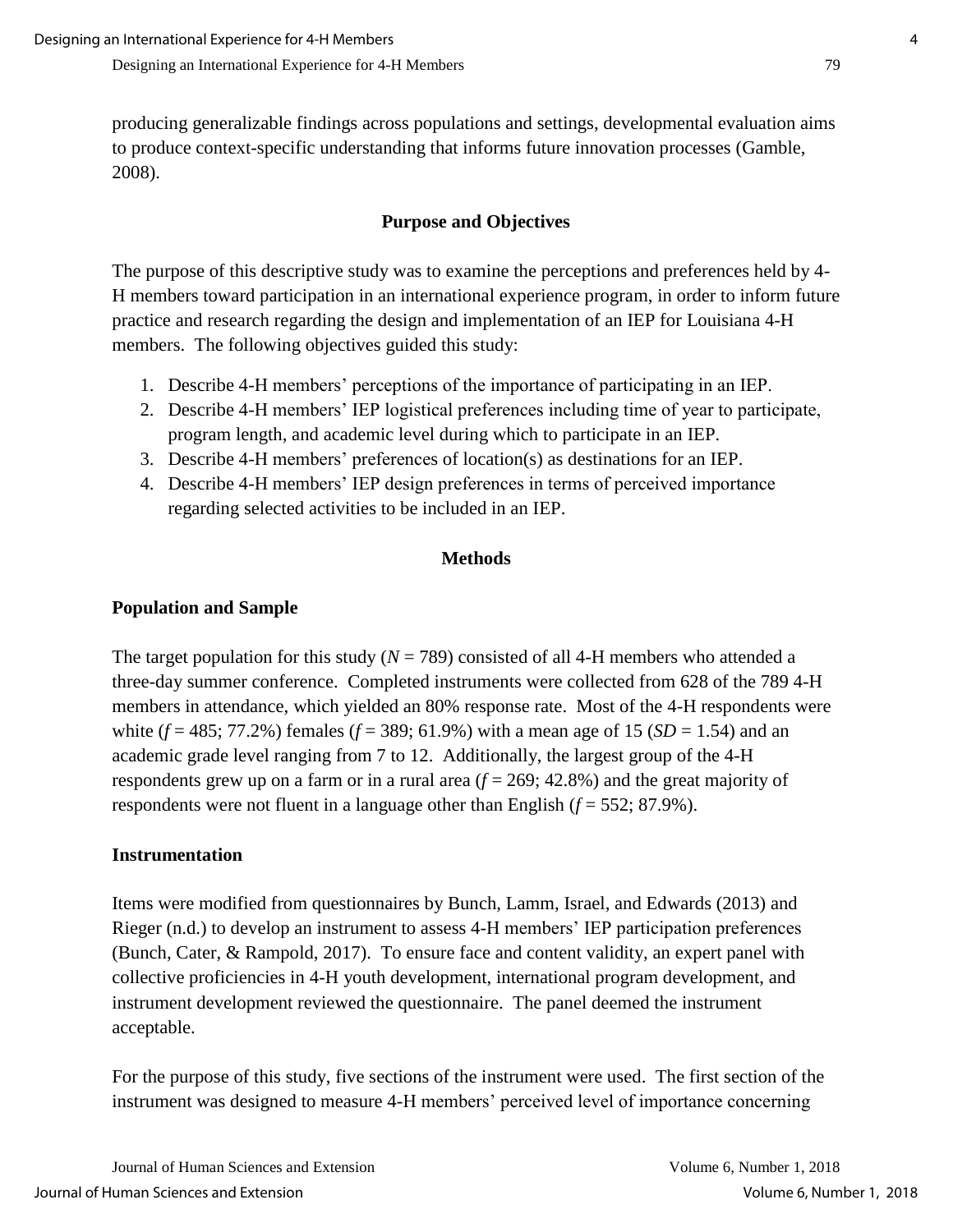participation in an IEP. In this section, responses were measured using a four-point Likert-type scale  $(1 = not at all important, 2 = not very important, 3 = somewhat important, and 4 = very$ *important*). The second section of the instrument was designed to measure 4-H youth members' logistical preferences for participating in an IEP, including (a) time of year to participate, (b) program length, and (c) academic level during which to participate (see Table 2 for response categories). The third section was used to identify 4-H youth members' preferences of select location(s) as possible destinations for an IEP. In this section, participants were asked to rate the appeal of nine locations on a four-point Likert-scale (1 = *not at all appealing*, 2 = *somewhat unappealing*, 3 = *somewhat appealing*, 4 = *very appealing*). The fourth section of the instrument was utilized to identify 4-H members' IEP design preferences. In this section, participants were asked to indicate the importance of the inclusion of select activities as part of an IEP (i.e., infield lectures/labs, participating in field research, acquiring hands-on experience and skills, etc.). Responses were measured using a four-point Likert-type scale (1 = *not at all important*, 2 = *somewhat unimportant*, 3 = *somewhat important*, and 4 = *very important*). Lastly, demographic items were used to describe the personal and educational characteristics of the population sample.

### **Data Collection**

The 4-H youth educators who were assisting with a three-day summer conference for 4-H members in Louisiana were given a data collection packet that included (a) data collection protocol, (b) hard copy instruments, (c) participants right to refuse protocol, (d) instructions on returning instruments to the researchers, and (e) a distribution checklist. The 4-H youth educators distributed hard copy questionnaires to 4-H youth participants during the final evening of the conference and returned the completed instruments to the researchers. Parental consent for participation in this study was collected as part of the program enrollment process.

### **Data Analysis**

Data were analyzed using descriptive statistics. Nominal and ordinal data were analyzed using frequencies and percentages for objective two, while interval level data were computed using means and standard deviations for objectives one, three, and four.

#### **Findings**

### **Objective 1: Perceived Importance of Participating in an IEP**

Objective one sought to describe 4-H members' perceived importance of participating in an IEP. More than 75% of the 4-H members perceived participating in an IEP as *somewhat important* (*f*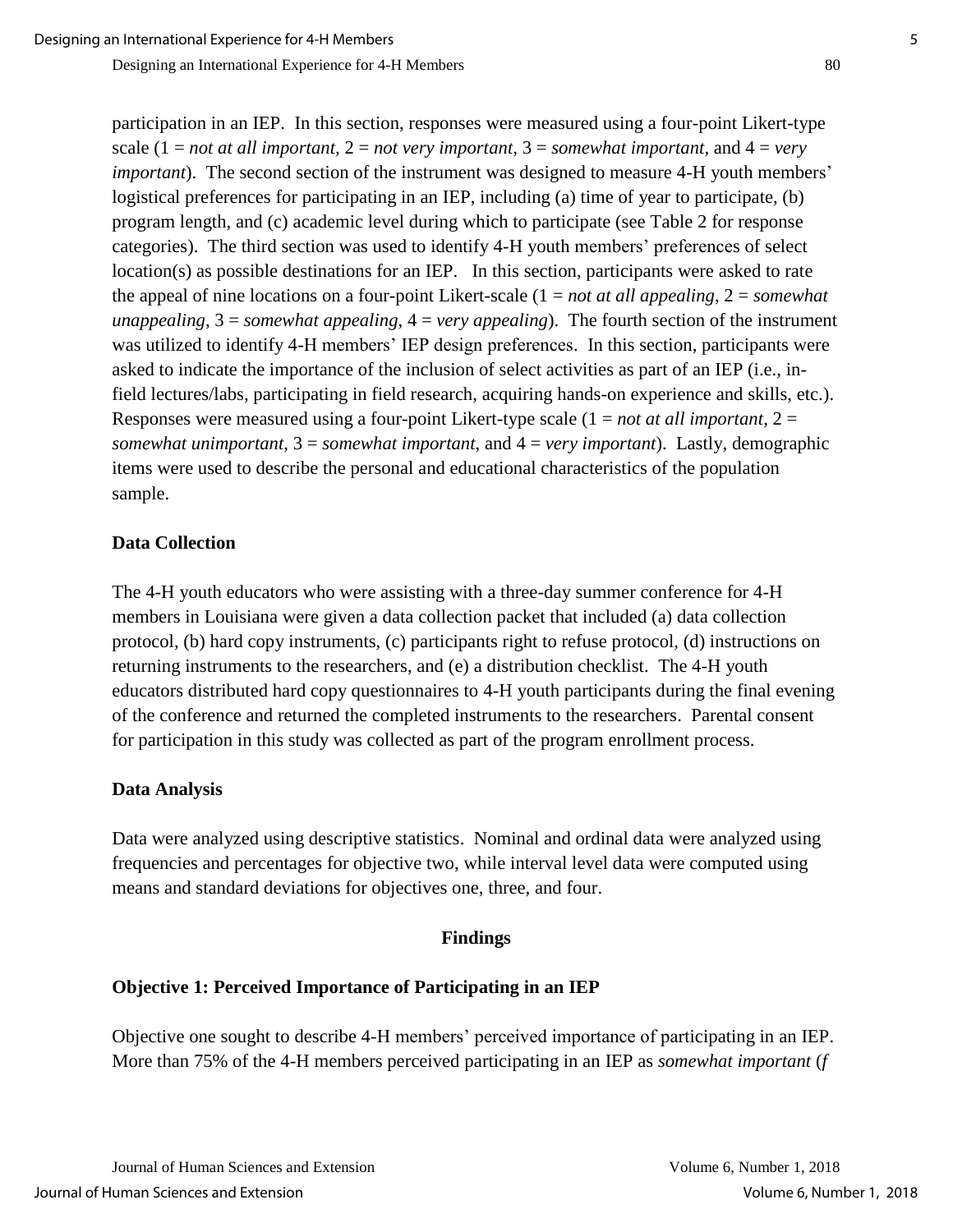$= 287$ ; 45.7%) or *very important* ( $f = 230$ ; 36.6%). The remaining participants perceived participating in an IEP as *not very important*  $(f = 58; 9.2\%)$  or *not important*  $(f = 53; 8.4\%)$ .

## **Objective 2: IEP Logistical Preferences**

Objective two sought to describe 4-H members' preferences pertaining to the logistical factors associated with participating in an IEP. Results for this objective are shown in Table 1.

Regarding their preferred academic level during which to participate in an IEP, more 4-H members identified the 11th grade  $(f = 139; 22.7\%)$  or post high school/in college  $(f = 118;$ 19.3%), while fewer preferred to participate in the 12th grade  $(f = 77; 12.6\%)$  or 8th grade  $(f = 125)$ 65; 10.4%).

Regarding time of year, more 4-H members  $(f = 246; 39.7%)$  identified summer as the preferred time of year to participate in an IEP, followed by Fall semester  $(f = 202; 32.6%)$  and Spring semester (*f* = 171; 27.6%).

Lastly, the program length preferred by most 4-H members was  $1-2$  weeks  $(f = 219; 35.2\%)$ , followed by 3-4 weeks  $(f = 209; 33.6\%)$ . The fewest 4-H members  $(f = 110; 17.7\%)$  preferred to participate in a 5-6 week long IEP, and some 4-H members  $(f = 84; 13.5\%)$  selected *none* as the ideal duration of an IEP.

| ິ                                                        | ັ   | $\overline{\phantom{a}}$ |
|----------------------------------------------------------|-----|--------------------------|
| <b>Variable</b>                                          |     | $\frac{6}{6}$            |
| Participation Preference: Academic Level <sup>a</sup>    |     |                          |
| 11th grade                                               | 139 | 22.7                     |
| Post high school/in college                              | 118 | 19.3                     |
| 9th grade                                                | 111 | 18.1                     |
| 10th grade                                               | 102 | 16.7                     |
| 12th grade                                               | 77  | 12.6                     |
| 8th grade                                                | 65  | 10.6                     |
| Participation Preference: Time of Year <sup>b</sup>      |     |                          |
| Summer                                                   | 246 | 39.7                     |
| Fall semester                                            | 202 | 32.6                     |
| Spring semester                                          | 171 | 27.6                     |
| Participation Preference: Length of Program <sup>c</sup> |     |                          |
| 1-2 weeks                                                | 219 | 35.2                     |
| 3-4 weeks                                                | 209 | 33.6                     |
| 5-6 weeks                                                | 110 | 17.7                     |
| None                                                     | 84  | 13.5                     |

*Table 1. 4-H Youth Members' Logistical Preferences for Participating in an IEP (N = 628)*

<sup>a</sup>Responses missing from 16 study participants for this item

<sup>b</sup> Responses missing from 9 study participants for this item

<sup>c</sup> Responses missing from 6 study participants for this item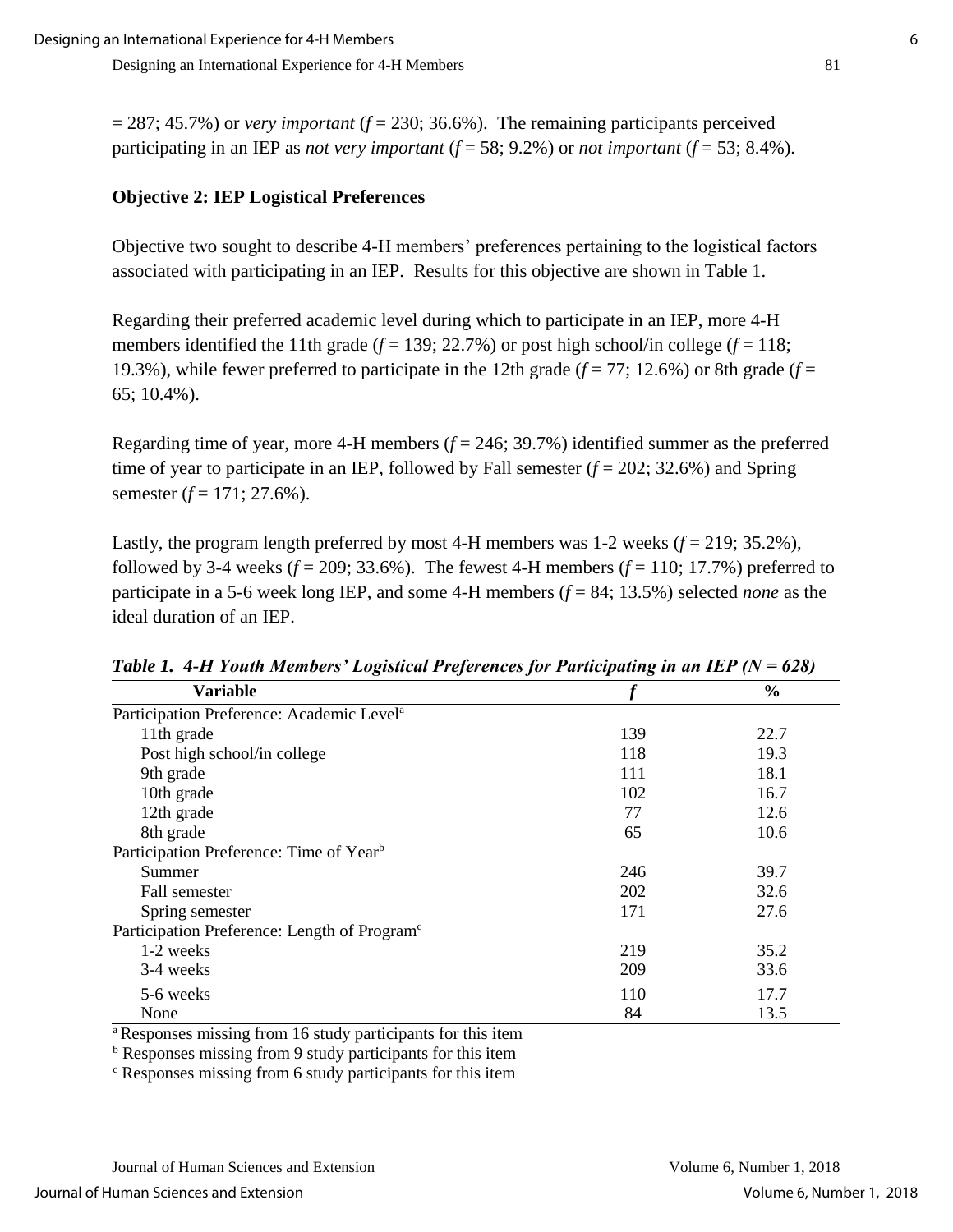## **Objective 3: IEP Location Preferences**

Objective three was to describe 4-H members' preferred locations as destinations for participation in an IEP. Respondents' levels of preference were interpreted using by the researchers using ranges of mean scores for each level of preference. As shown in Table 2, seven of the select locations were perceived by 4-H members as *somewhat appealing*, and three were perceived as *somewhat unappealing.* The locations with the highest mean ratings were Europe ( $M = 3.32$ ;  $SD = .99$ ) and Australia or New Zealand ( $M = 3.20$ ;  $SD = 1.04$ ). The locations with the lowest means were Asia (mainland) (*M* = 2.43; *SD* = 1.07), Southeast Asia (*M*  $= 2.39$ ; *SD* = 1.09), and Africa (*M* = 2.28; *SD* = 1.14).

| <b>Locations</b>         | $\boldsymbol{n}$ | M    | SD   | Interpretation       |
|--------------------------|------------------|------|------|----------------------|
| Europe                   | 617              | 3.32 | .99  | Somewhat appealing   |
| Australia or New Zealand | 612              | 3.20 | 1.04 | Somewhat appealing   |
| North America            | 610              | 2.88 | 1.14 | Somewhat appealing   |
| South America            | 613              | 2.84 | 1.07 | Somewhat appealing   |
| South Pacific            | 618              | 2.79 | 1.07 | Somewhat appealing   |
| Central America          | 606              | 2.76 | 1.09 | Somewhat appealing   |
| India                    | 596              | 2.60 | 1.12 | Somewhat appealing   |
| Asia (mainland)          | 612              | 2.43 | 1.07 | Somewhat unappealing |
| Southeast Asia           | 614              | 2.39 | 1.09 | Somewhat unappealing |
| Africa                   | 618              | 2.28 | 1.14 | Somewhat unappealing |

*Table 2. 4-H Members' Perception of Appeal for Select IEP Locations (N = 628)*

*Note:* Mean ranges used in interpretations of preferences: 1.00 to 1.49 = *Not at all appealing*; 1.50 to 2.49 = *Somewhat unappealing*; 2.50 to 3.49 = *Somewhat appealing*; and 3.50 to 4.00 = *Very Appealing*.

# **Objective 4: IEP Design Preferences**

Objective four sought to describe 4-H members' IEP design preferences in terms of the importance of inclusion of select activities and experiences while participating in an IEP. Results for this objective are shown in Table 3.

All activities were perceived by 4-H members as being *somewhat important* components to include in an IEP*.* The activities with the highest means were (a) taking courses related to your career interests ( $M = 3.40$ ;  $SD = .89$ ); (b) acquiring hands-on experience and skills ( $M = 3.37$ ; *SD*  $=$  .89); (c) learning about a different culture ( $M = 3.27$ ;  $SD = .91$ ); and (d) free time to do what you want  $(M = 3.27; SD.93)$ . The activities with the lowest means were (a) staying with a host family ( $M = 2.86$ ;  $SD = .1.00$ ); (b) in-field lectures and labs ( $M = 2.78$ ;  $SD = 1.03$ ); and (c) attending non-credit courses at foreign universities  $(M = 2.56; SD = .95)$ .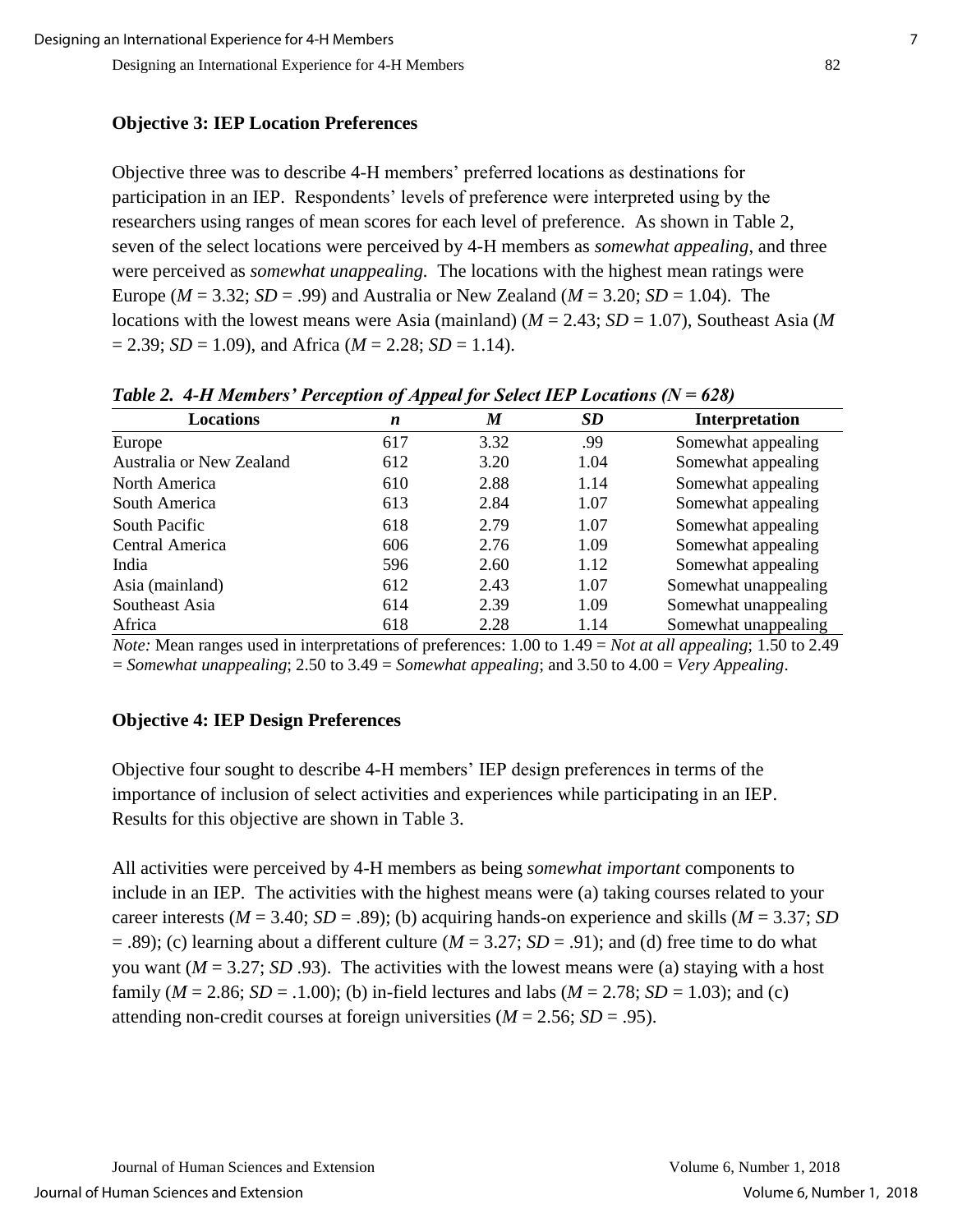| Two of the international electronic of importance for the Bestern components $(r - \sigma^2)$ |                  |      |      |                    |  |
|-----------------------------------------------------------------------------------------------|------------------|------|------|--------------------|--|
| <b>Activities</b>                                                                             | $\boldsymbol{N}$ | M    | SD   | Interpretation     |  |
| Taking courses related to your career<br>interests                                            | 612              | 3.40 | .89  | Somewhat important |  |
| Acquiring hands-on experience and<br>skills                                                   | 618              | 3.37 | .89  | Somewhat important |  |
| Learning about a different culture                                                            | 621              | 3.27 | .91  | Somewhat important |  |
| Free time to do what you want                                                                 | 617              | 3.27 | .93  | Somewhat important |  |
| Traveling in a country                                                                        | 620              | 3.24 | .92  | Somewhat important |  |
| Sightseeing                                                                                   | 619              | 3.23 | .94  | Somewhat important |  |
| Socializing with citizens of host country                                                     | 618              | 3.22 | .96  | Somewhat important |  |
| Working one-on-one with professors<br>and students                                            | 618              | 3.15 | .97  | Somewhat important |  |
| Speaking and learning host country<br>language                                                | 614              | 3.15 | .92  | Somewhat important |  |
| Participating in field research                                                               | 614              | 3.09 | .94  | Somewhat important |  |
| Staying with a host family                                                                    | 617              | 2.86 | 1.00 | Somewhat important |  |
| In-field lectures and labs                                                                    | 620              | 2.78 | 1.03 | Somewhat important |  |
| Attending non-credit courses at foreign<br>universities                                       | 608              | 2.56 | .95  | Somewhat important |  |

*Table 3. 4-H Members' Perception of Importance for IEP Design Components (N = 628)*

*Note:* Mean ranges used in interpretations of importance: 1.00 to 1.49 *= Not at all important;* 1.50 to 2.49 *= Somewhat unimportant;* 2.50 to 3.49 *= Somewhat important;* 3.50 to 4.00 *= Very important.*

#### **Conclusions**

More than three-fourths of the Louisiana 4-H members who participated in this study perceive IEPs as at least somewhat important. If 4-H members were to participate in an IEP, they prefer to participate in a short-term IEP held either during the summer of the 11th grade or post high school/in college. Additionally, they prefer the IEP to be located in either Europe or Australia/New Zealand. Regarding important activities to include in the design of an IEP, 4-H members perceive all activities as at least somewhat important. The activities 4-H members perceive as most important were those that allow them to take courses related to their career interest, acquire hands-on experience and skills, learn about a different culture, and have free time to do what they want (i.e., sight-seeing and tourism). The IEP components 4-H members consider least important were staying with a host family, engaging in in-field lectures and labs, and attending non-credit courses at a foreign university.

### **Discussion and Recommendations**

Based on the findings of this study, IEPs designed for 4-H members in Louisiana should be short-term programs (duration of no more than four weeks) held during the summer. This recommendation is further supported by findings in prior research conducted with other student populations. Bunch et al. (2015) and Danjean et al. (2015) examined the IEP participation preferences of College of Agriculture students and found that the majority of students preferred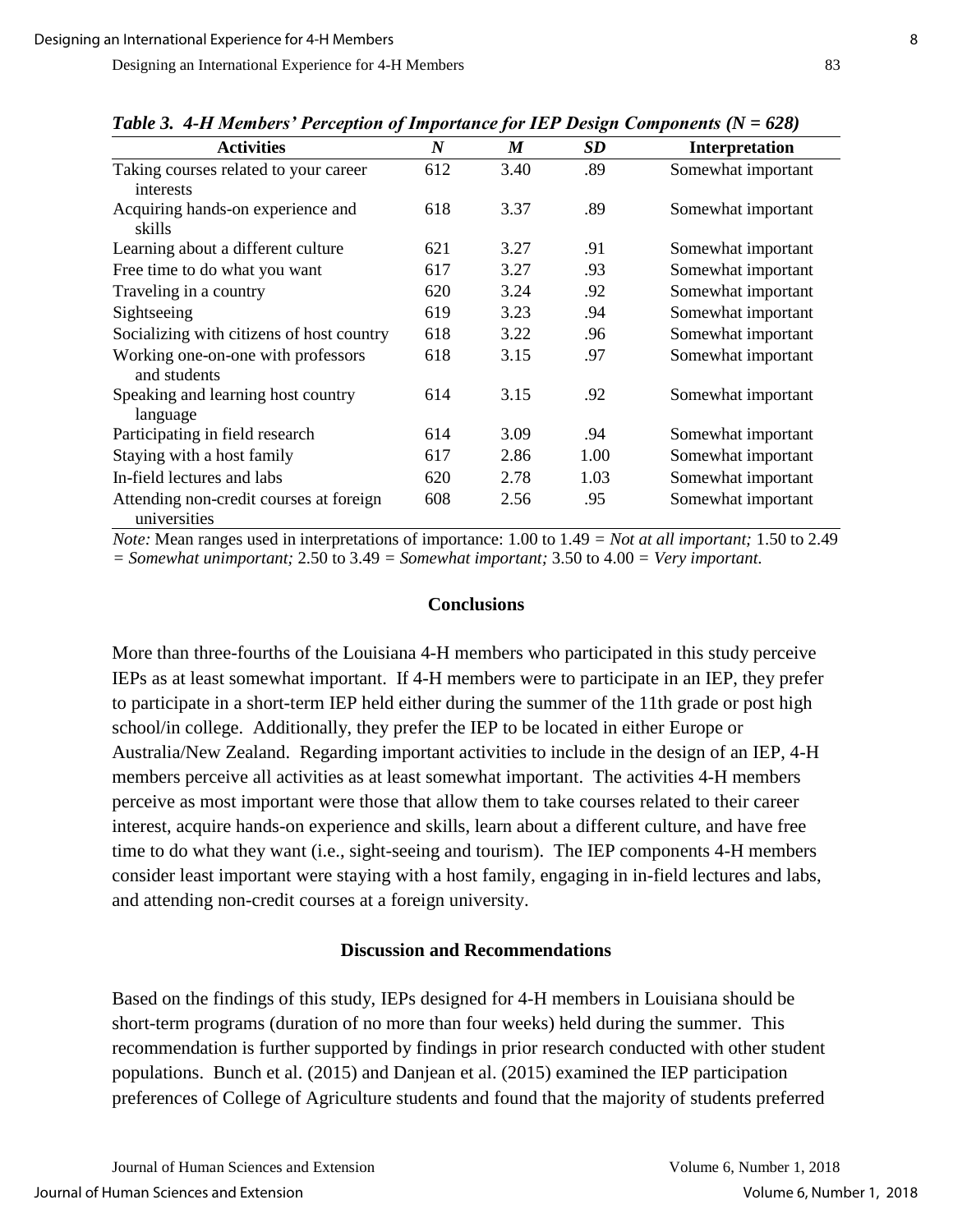to participate in a short-term IEP held during the summer. Additionally, a nation-wide study conducted by the Institute of International Education (IEE, 2015) revealed that more students participated in short-term IEPs in the 2013-2014 academic year than traditional, long-term programs. While most of the 4-H members prefer to participate in a short-term (1-4 weeks) IEP, it should be noted that some selected "none" as the ideal length of an IEP. This finding may indicate that some 4-H members in this study lack interest in participating in an IEP, regardless of the attributes of the program. As such, future research should be conducted to identify other variables that may influence 4-H members interest in participating in an IEP.

When designing IEPs for 4-H members, Extension personnel should also consider the location of the program. In a study conducted with College of Agriculture students, Van Hoof and Verbeeten (2005) found students were more motivated to participate in an IEP when they perceived the location to be appealing. Based on the findings of this study, IEPs designed for 4- H members in Louisiana should be located in either Europe or Australia/New Zealand. Prior studies conducted with other student populations have also identified these locations as the IEP destinations most appealing to students (Bunch et al., 2015; Danjean et al., 2015; IEE, 2015). However, considering the wide array of alternative IEP destinations, it could be beneficial to conduct future research to identify characteristics of Europe and Australia/New Zealand 4-H members find appealing. A study of this nature may aid Extension personnel in attracting 4-H members to IEPs in other locations that share similar characteristics.

Regarding the design of an IEP, Louisiana 4-H members perceive taking courses related to their career interests and gaining hands-on experience as the most important activities to include in the design of an IEP. This finding is consistent with prior studies conducted with other student populations, in which students reported being more motivated to participate in an IEP if they perceived the IEP as being beneficial and relevant to their future careers (Briers, Shinn, & Nguyen, 2010; Van Hoof & Verbeeten, 2005). As such, it could be beneficial to conduct research to examine the career interests of 4-H members prior to designing an IEP. In practice, IEP information distributed to 4-H members should highlight the career benefits and opportunities for hand-on experience. As the 11th grade was identified most by Louisiana 4-H members as the preferred academic level for participating in an IEP, IEP information should be distributed to 4-H members as early as the 9th and 10th grade. Introducing 4-H members to IEPs prior to the 11th grade may increase the likelihood they will actually participate later in their high school careers. Moreover, it could be beneficial to introduce 9th and 10th grade 4-H members and their families to opportunities to host international exchange students. Arnold et al. (2014) conducted a qualitative study with 4-H international participants, in which seven of ten participants reported having hosted an international exchange student prior to their own international experience. In fact, participants who hosted an international student reported that hosting an international student influenced profoundly their desire to participate in an IEP (Arnold et al., 2014). Additionally, as post high school/in college was the second most favorable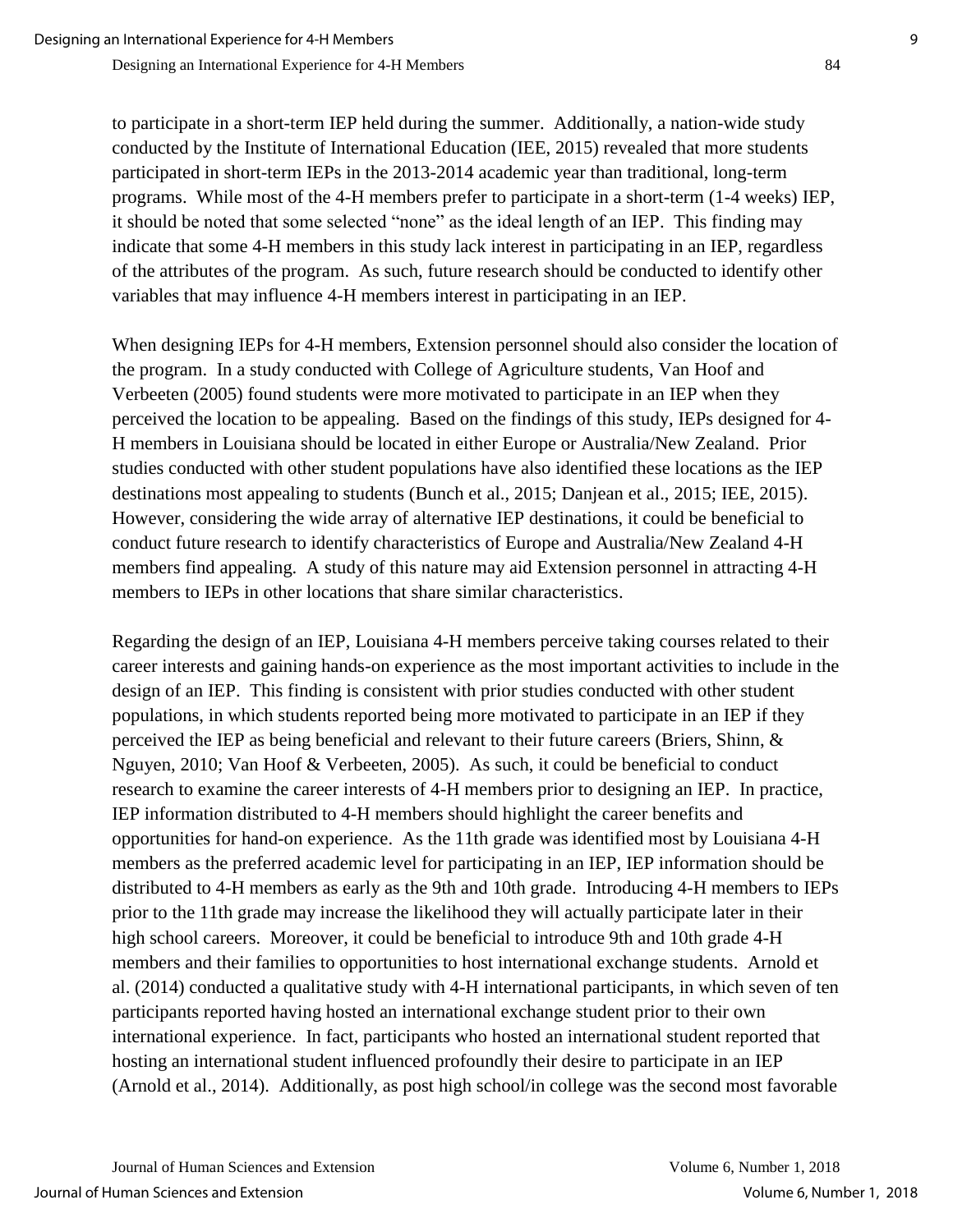academic level for participating in an IEP, it could be beneficial for Louisiana Extension personnel to partner with local universities in their internationalization efforts.

Lastly, future research should be conducted to examine why 4-H members perceive staying with a host family as the least important activity to include in the design of an IEP. Traditionally, international 4-H programs employed by U.S. CEP have been designed to send 4-H members to live with foreign host families. In a study conducted by Arnold et al. (2014), 4-H IEP participants reported that being exposed to the culture and daily rituals of the host family was the most important component of their exchange experience. Living with a host family allowed greater immersion into the culture, which resulted in a deeper reflection among participants regarding the limitations of their own global perspective (Arnold et al., 2014). However, the findings of this study indicate that a host family design may not be best suited for 4-H members in Louisiana. Thus, future research should be conducted with 4-H members in other states to assess whether this finding is specific to the population of this study, or if this finding represents a national trend among 4-H members that warrants reexamination of the overall design of international 4-H programs employed by the U.S CEP.

#### **Limitations**

While the census survey design employed in this study was appropriate for meeting the objectives of this study, the ability to generalize findings beyond the scope of this study is limited. However, when considered alongside the prior literature, the findings of this study provide directions for future practice and research for agricultural and Extension faculty and personnel in Louisiana. Moreover, the trends observed in this study contribute to the limited body of literature pertaining to the appropriate design of international programming for 4-H members.

#### **References**

- Akpan, M., & Martin, R. A. (1996). Perceptions and activities of agricultural education professors in U.S institutions of higher education regarding internationalization of the agricultural education curriculum. *Journal of International Agricultural and Extension Education, 3*(2), 63–71. doi:10.5191/jiaee.1996.03208
- Arnold, M., Davis, J., & Corliss, A. (2014). From 4-H international youth exchange to global citizen: Common pathways of ten past program participants. *Journal of Youth Development, 9*(2), 85–98. doi:10.5195/jyd.2014.62
- Baker, D. P., & LeTendre, G. K. (2005). *National differences, global similarities: World culture and the future of schooling.* Stanford, CA: Stanford University Press.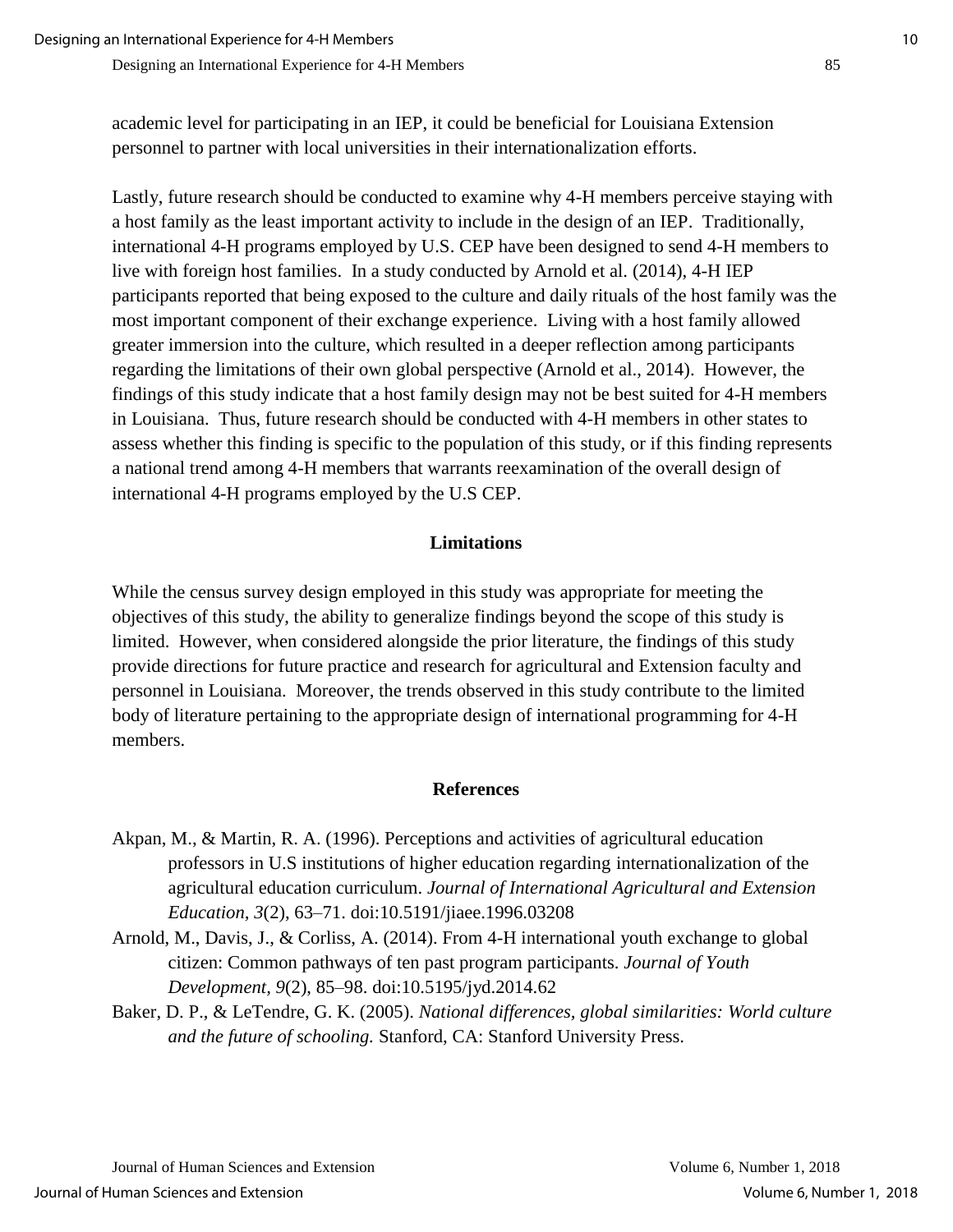- Boyd, B. L., Giebler, C., Hince, M., Liu, Y., Mehta, N., Rash, C., . . . Yanta, Y. (2001). Does study abroad make a difference? An impact assessment of the international 4-H youth exchange program. *Journal of Extension, 39*(5), Article 5RIB8. Retrieved from https://www.joe.org/joe/2001october/rb8.php
- Briers, G. E., Shinn, G. C., & Nguyen, A. N. (2010). Through students' eyes: Perceptions and aspirations of College of Agriculture and Life Science students regarding international education experiences. *Journal of International Agricultural and Extension Education, (17)*2, 5–20. doi:10.5191.jiaee.2010.17201
- Bunch, J. C., Blackburn, J. J., Danjean, S. E., Stair, K. E., & Blanchard, L. D. (2015). Examining Louisiana State University College of Agriculture students' perceived motivators and barriers to participation in international experiences. *Journal of International Agricultural and Extension Education, 22*(3), 69–82. doi:10.5191/jiaee.2015.22305
- Bunch, J. C., Cater, M., & Rampold, S. D. (2017). 4-H members' motivating factors for and deterrents to participation in an international experience program: Development of the 4- H international experience program questionnaire. *Journal of Southern Agricultural Education, 67*, 1–9. Retrieved from http://www.jsaer.org/pdf/Vol67/67\_005\_final.pdf
- Bunch, J. C., Lamm, A. J., Israel, G. D., & Edwards, C. M. (2013). Assessing the motivators and barriers influencing undergraduate student choices to participate in international experiences. *Journal of Agricultural Education, 54*(2), 217–231. doi:10.5032/jae.2013.02217
- Danjean, S. E., Bunch, J. C., & Blackburn, J. J. (2015). Examining the motivations and barriers influencing the decisions of Louisiana State University College of Agriculture freshmen to participate in international experiences. *Journal of International Agricultural and Extension Education, 22*(1), 49–62. doi:10.5191/jiaee.2015.22104
- Etling, A., Reaman, K. K., & El Sawi, G. (1993). Overcoming barriers to a global outlook in 4- H. *Journal of Extension, 31*(2), Article 2INTL2. Retrieved from https://www.joe.org/joe/1993summer/intl2.php
- Gamble, J. A. (2008). *A developmental evaluation primer.* Montreal, Quebec: The J. W. McConnell Family Foundation.
- Ingram, P. D., Smith-Hollins, C., & Radhakrishna, R. (2009). Impact of yearlong 4-H Japanese internship experience on United States participants. *Journal of International Agricultural and Extension Education, 16*(1), 15–30. doi:10.5191/jiaee.2009.16102
- Institute of International Education (IEE). (2015). *Open doors report fast facts.* Retrieved from http://www.iie.org/Research-and-Publications/Open-Doors/Data/US-Study-Abroad/Duration-of-Study-Abroad/2008-14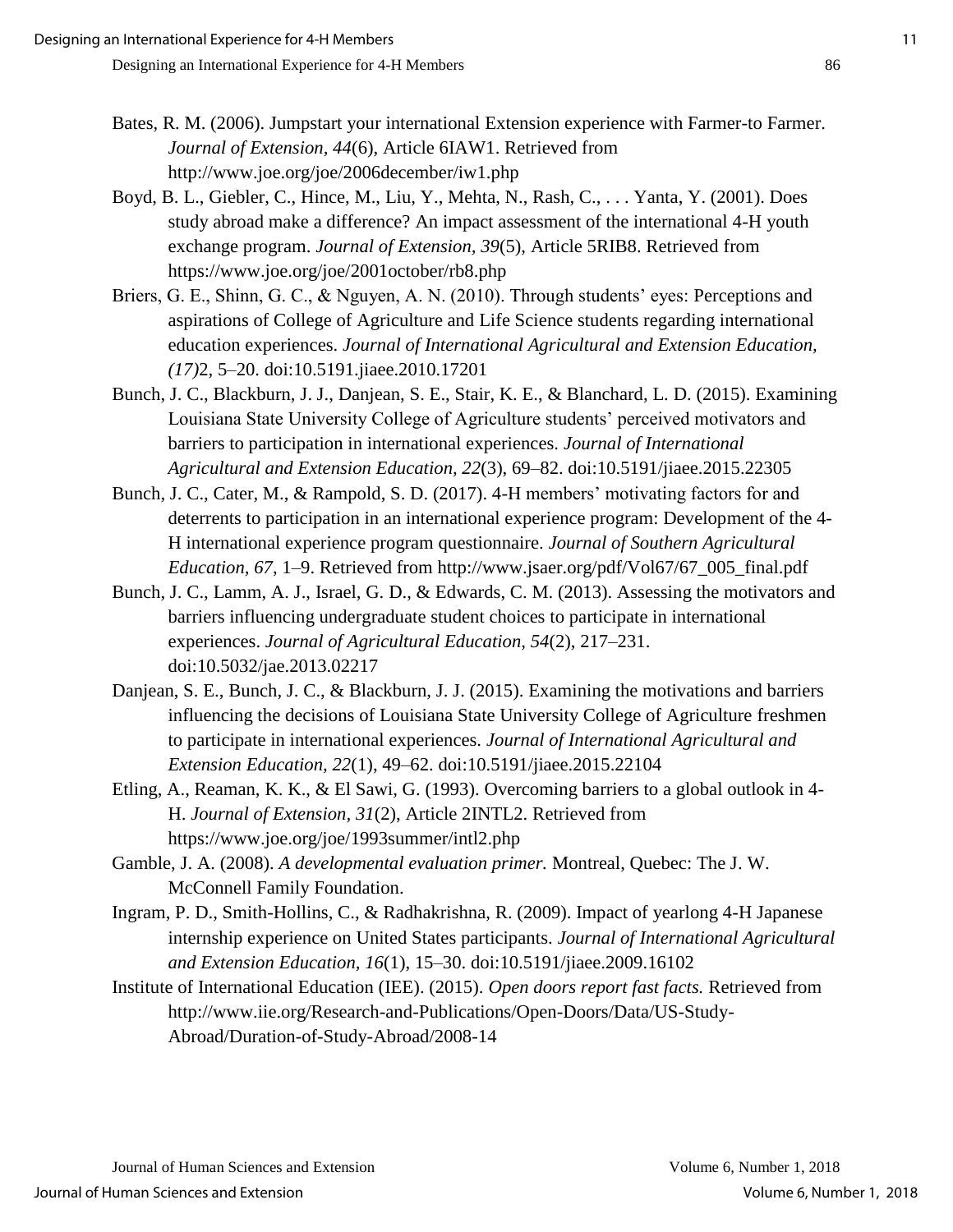- Ivy, J. (2008). A new higher education marketing mix: The 7Ps for MBA marketing. *International Journal of Education Management, 22*(4), 288–299. doi:10.1108/09513540810875635
- Kavakas, D. (2013). *Students as consumers: Identifying study abroad destination choice influences for marketing purposes*. Retrieved from http://www.aieaworld.org/assets/docs/Listserv\_Summaries/studentsasconsumers.pdf
- Lechner, F. J., & Boli, J. (Eds). (2015). *The globalization reader*. West Sussex, UK: John Wiley & Sons.
- Lewis, E. C., & Gibson, J. (2008). The attitudes of extension faculty in Virginia toward globalizing Extension programs. *Journal of International Agricultural and Extension Education, 15*(3), 59–68. Retrieved from https://www.aiaee.org/attachments/article/114/Lewis-Vol-15.3-5.pdf
- Ludwig, B. G. (1995). What characterizes an internationalized U.S. Extension system? *Journal of International Agricultural and Extension Education, 2*(2), 28–34. doi:10.1519/jiaee.1995.02205
- Ludwig, B. G. (2001). Two decades of progress in globalizing U.S. Extension systems. *Journal of International Agricultural and Extension Education, 8*(2), 15–22. doi:10.1591/jiaee.2001.08203
- Ludwig, B. G., & McGirr, M. J. (2003). Globalizing Extension A national initiative for U.S. land grant universities. *Proceedings of the 19th Annual Conference of the Association for International Agricultural and Extension Education, Raleigh, NC,* 401–411. Retrieved from http://www.aiaee.org/attachments/article/1200/Ludwig401.pdf
- Major, J., & Miller, R. (2012). Global 4-H network: Laying the groundwork for Extension opportunities. *Journal of Extension, 50*(6), Article 6FEA3. Retrieved from https://www.joe.org/joe/2012december/a3.php
- National Association of State Universities and Land-Grant Colleges. (2004). *A call to leadership: The presidential role in internationalizing the university*. Washington, DC: NASULGC Task Force on International Education. Retrieved from http://www.aplu.org/library/a-call-to-leadership-the-presidential-role-ininternationalizing-the-university/file
- Odell, K. S., Williams, M. E., Lawrence, L. D., Gartin, S. A., & Smith, D. K. (2002). Evaluation of the International 4-H Youth Exchange (IFYE) Program. *Journal of International Agricultural and Extension Education, 9*(1), 57–64. doi:10.5191/jiaee.2002.09107
- Olberding, J. C., & Olberding, D. J. (2010). "Ripple effects" in youth peacebuilding and exchange programs: Measuring impacts beyond direct participants. *International Studies Perspectives, 11*(1), 75–91. doi:10.1111/j.1528-3585.2009.00394.x
- Rieger, M. (n.d.). *University of Florida College of Agricultural and Life Sciences study abroad interest survey*. Unpublished manuscript, University of Florida.